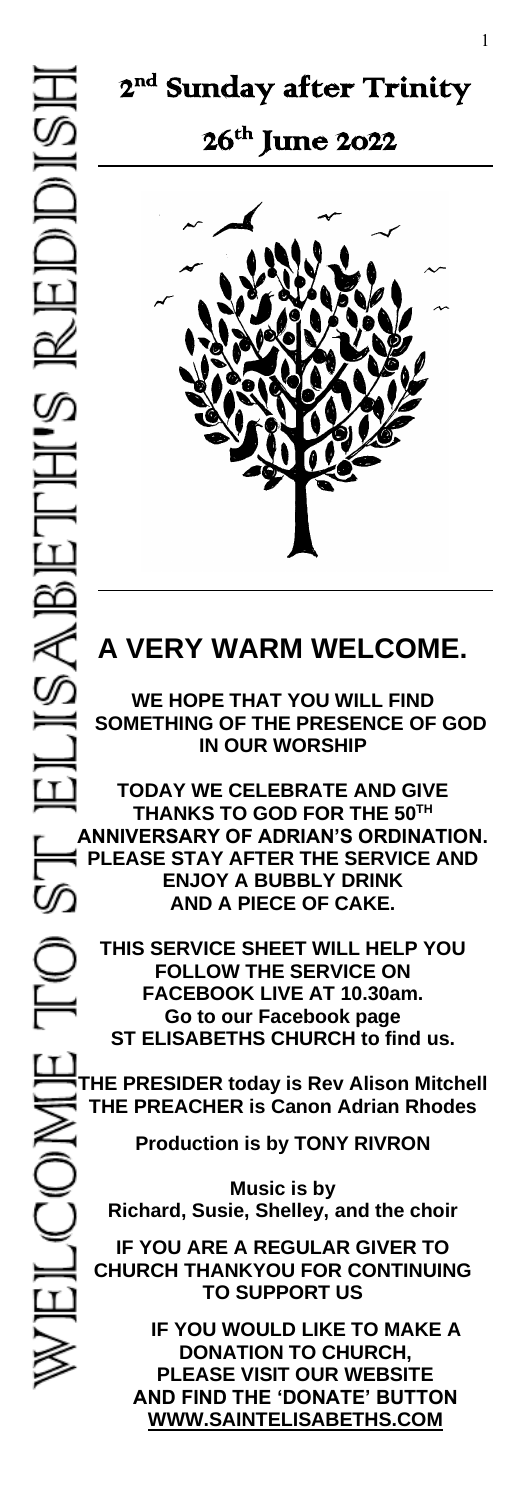# *¶ The Gathering*

*Richard plays as we gather.*

*Alison welcomes everyone and introduces the liturgy.*

*The Choir sing an introit; "Come, Holy Ghost, our Souls Inspire."*

*Please stand as the Sacristy Bell is rung, but do not sing the hymn.*

*The Book of the Gospels, sign of Jesus' presence among us, is processed into church, led by the Cross. It is placed on the altar.*

## **THE ENTRANCE HYMN**

**Be thou my vision, O Lord of my heart, be all else but naught to me, save that thou art; be thou my best thought in the day and the night,**

**both waking and sleeping, thy presence my light.**

**Be thou my wisdom, be thou my true word, be thou ever with me, and I with thee Lord; be thou my great Father, a true child make me; be thou in me dwelling, and I one with thee.**

**Be thou my breastplate, my sword for the fight; be thou my whole armour, be thou my true might; be thou my soul's shelter, be thou my strong tower:**

**O raise thou me heavenward, great Power of my power.**

**Riches I heed not, nor all the world's praise: be thou mine inheritance now and always; be thou and thou only the first in my heart; O Sovereign of heaven, my treasure thou art.**

**High King of heaven, thou heaven's bright sun, O grant me its joys after victory is won; great Heart of my own heart, whatever befall, still be thou my vision, O Ruler of all.**

#### *The Presider says*

 In the name of the Father, and of the Son, and of the Holy Spirit. *All:* **Amen.**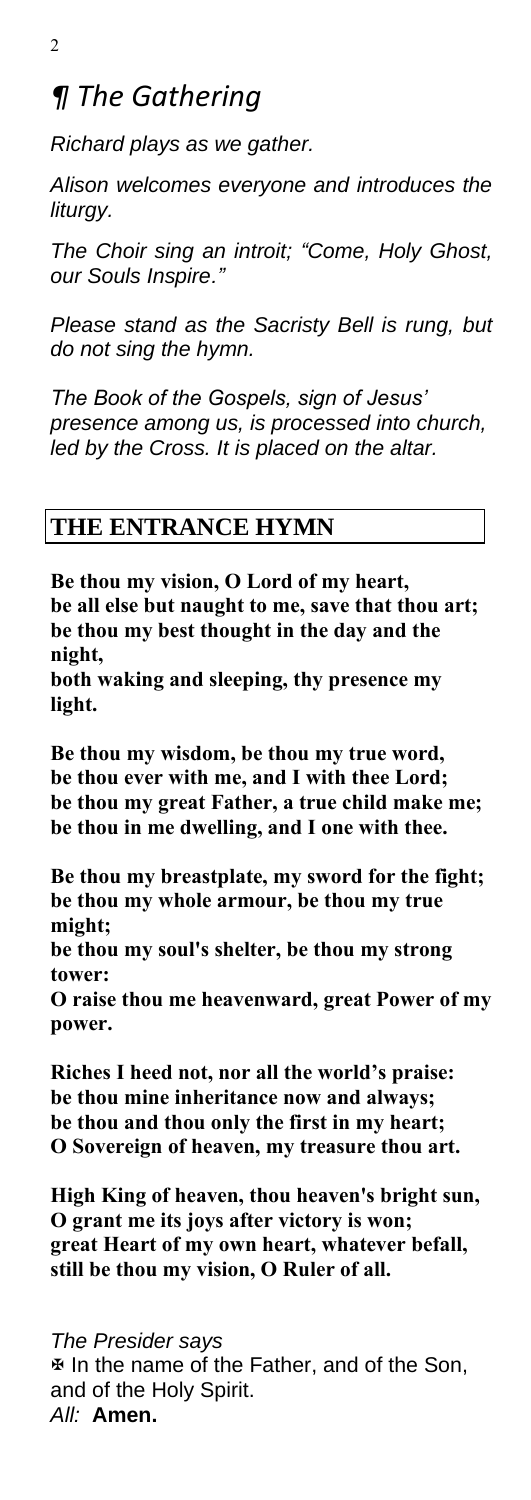#### **The Greeting**

*The Presider greets the people* The Lord be with you. *All:* **And also with you.**

*The Presider welcomes everyone and introduces the Eucharist.*

## **The Confession**

Brothers and sisters, as we prepare to celebrate, let us call to mind our weaknesses.

God our Father, we come to you in sorrow for our sins.

For turning away from you, and ignoring your will for our lives; Father, forgive us: **save us and help us.**

For behaving just as we wish, without thinking of you; Father, forgive us: **save us and help us.**

For failing you by what we do, and think and say; Father, forgive us: **save us and help us.**

For letting ourselves be drawn away from you by temptations in the world about us; Father, forgive us: **save us and help us.**

For living as if we were ashamed to belong to your Son; Father, forgive us: **save us and help us.**

#### *The Presider says the words of forgiveness.*

Almighty God, who is all forgiveness, have mercy upon you, pardon and deliver you from all your sins, confirm and strengthen you in all goodness, and keep you in life eternal, through Jesus Christ our Lord. **Amen.**

*All stand:*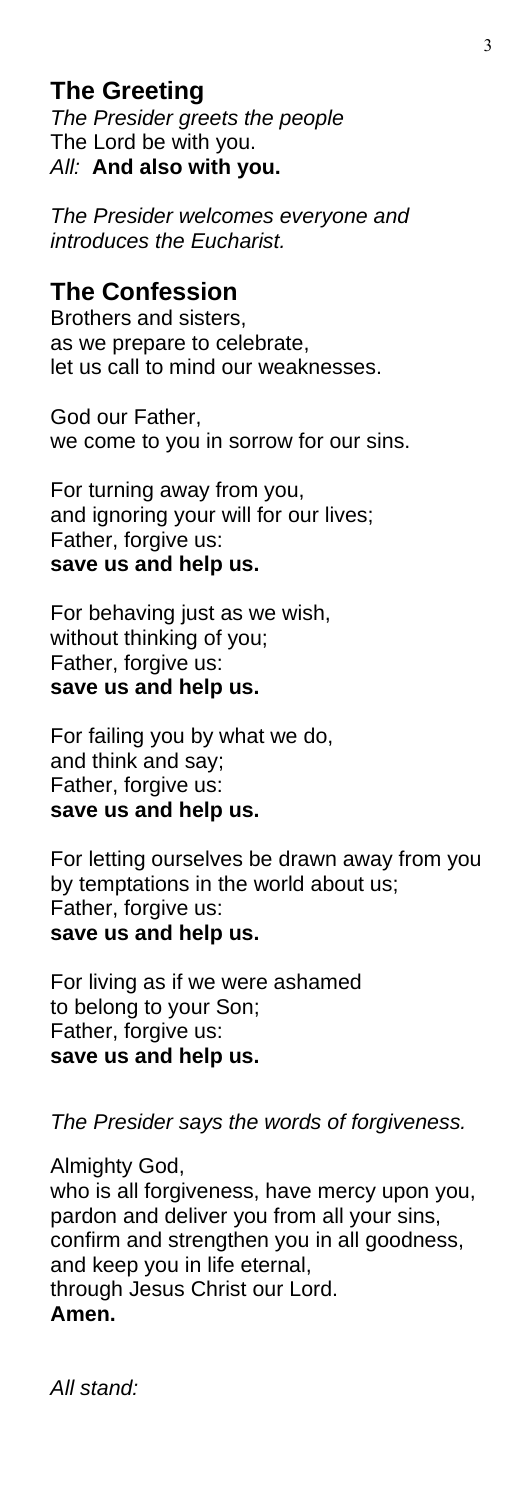#### **THE GLORIA IN EXCELSIS**

*Choir*: Glory to God in the highest, and peace to his people on earth. *All*: **Glory to God in the highest, and peace to his people on earth.** *Choir*: Lord God, heavenly King, almighty God and Father, *All*: **Glory to God in the highest, and peace to his people on earth.** *Choir*: we worship you, we give you thanks, we praise you for your glory. *All*: **Glory to God in the highest, and peace to his people on earth.** *Choir***:** Lord Jesus Christ, only Son of the Father, Lord God, Lamb of God, You take away the sin of the world: have mercy on us; *All***: have mercy on us;** *Choir***:** You are seated at the right hand of the Father: Receive our prayer. *All*: **receive our prayer.** *Choir*: For you alone are the Holy One, You alone are the Lord, *All*: **Glory to God in the highest, and peace to his people on earth.** *Choir*: You alone are the Most High, Jesus Christ, with the Holy Spirit, in the glory of God the Father. *All*: **Glory to God in the highest, and peace to his people on earth. Amen, Amen, Amen.**

#### **The Collect: Prayer of the Day**

*The Presider introduces a period of silent prayer with the words 'Let us pray'* 

Faithful Creator, whose mercy never fails: deepen our faithfulness to you and to your living Word, Jesus Christ our Lord. Who lives and reigns with you, in the unity of the Holy Spirit, one God, now and for ever. **Amen.**

*Please sit*

*¶ The Liturgy of the Word* **The First Reading** *2 Kings 2: 1-2, 6-14* Now when the Lord was about to take Elijah up to heaven by a whirlwind, Elijah and Elisha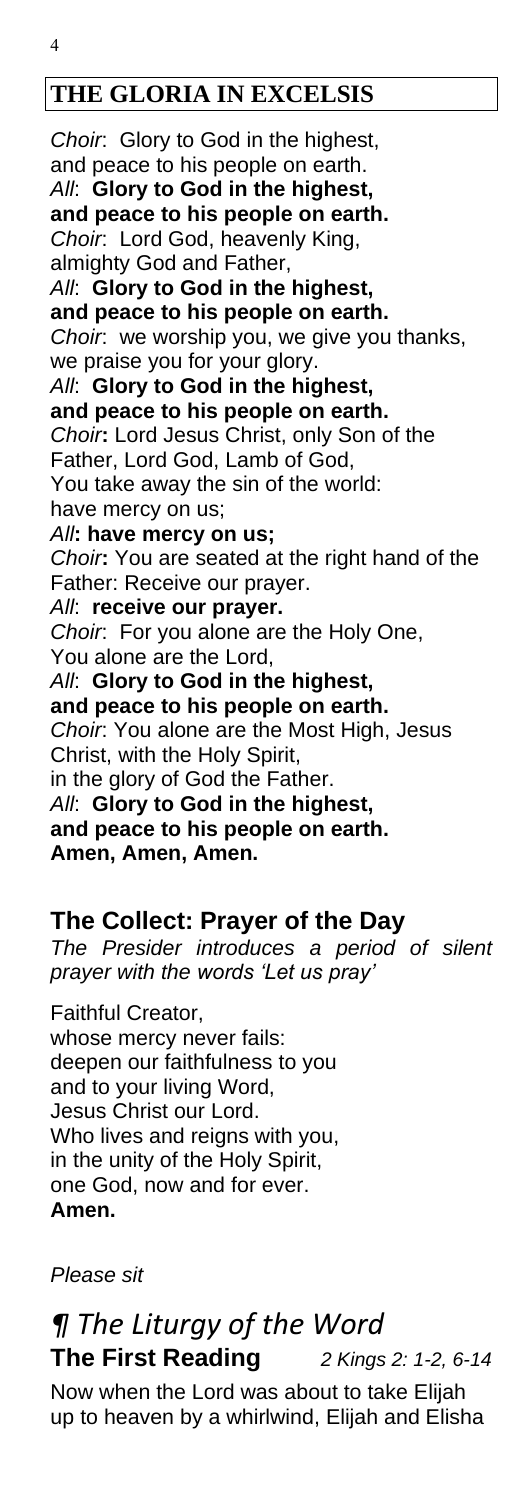were on their way from Gilgal. Elijah said to Elisha, 'Stay here; for the Lord has sent me as far as Bethel.' But Elisha said, 'As the Lord lives, and as you yourself live, I will not leave you.' So they went down to Bethel.

Then Elijah said to him, 'Stay here; for the Lord has sent me to the Jordan.' But he said, 'As the Lord lives, and as you yourself live, I will not leave you.' So the two of them went on. Fifty men of the company of prophets also went, and stood at some distance from them, as they both were standing by the Jordan. Then Elijah took his mantle and rolled it up, and struck the water; the water was parted to the one side and to the other, until the two of them crossed on dry ground.

When they had crossed, Elijah said to Elisha, 'Tell me what I may do for you, before I am taken from you.' Elisha said, 'Please let me inherit a double share of your spirit.' He responded, 'You have asked a hard thing; yet, if you see me as I am being taken from you, it will be granted you; if not, it will not.' As they continued walking and talking, a chariot of fire and horses of fire separated the two of them, and Elijah ascended in a whirlwind into heaven. Elisha kept watching and crying out, 'Father, father! The chariots of Israel and its horsemen!' But when he could no longer see him, he grasped his own clothes and tore them in two pieces.

He picked up the mantle of Elijah that had fallen from him, and went back and stood on the bank of the Jordan. He took the mantle of Elijah that had fallen from him, and struck the water, saying, 'Where is the Lord, the God of Elijah?' When he had struck the water, the water was parted to the one side and to the other, and Elisha went over.

This is the word of the Lord. *All:* **Thanks be to God.**

*Please remain seated.*

## **THE GRADUAL HYMN**

**Dear Lord and Father of us all, forgive our foolish ways! Re-clothe us in our rightful mind, in purer lives thy service find, in deeper reverence, praise; in deeper reverence, praise.**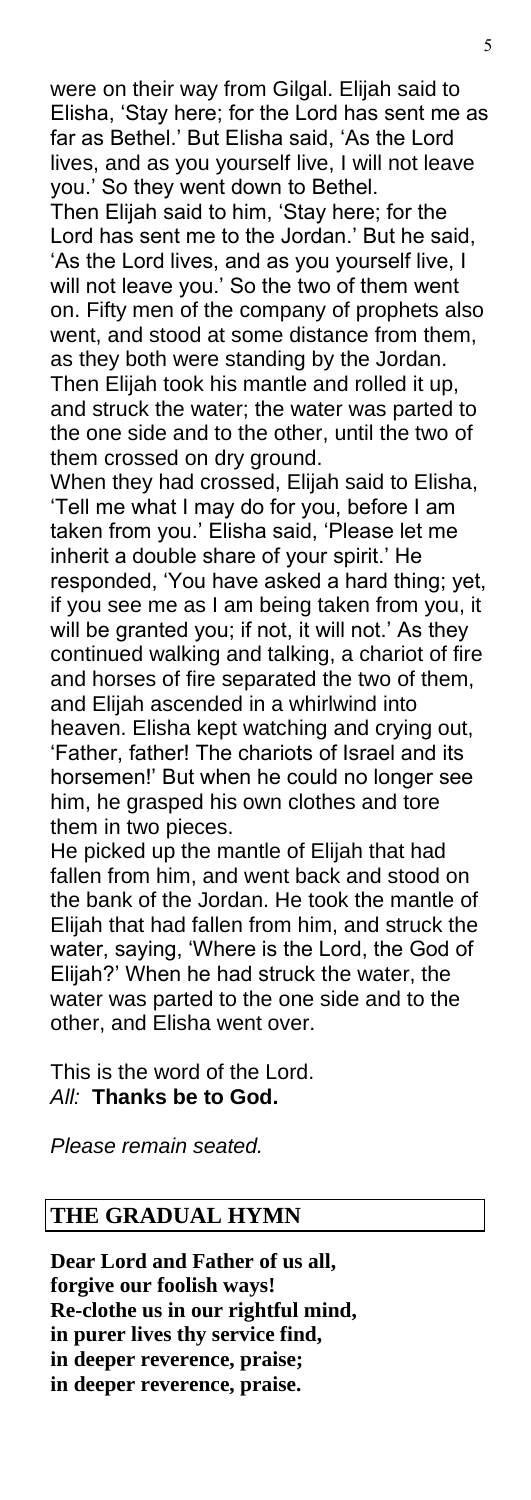**In simple trust like theirs who heard, beside the Syrian sea, the gracious calling of the Lord, let us, like them, without a word, rise up and follow thee; rise up and follow thee.**

**O Sabbath rest by Galilee! O calm of hills above, where Jesus knelt to share with thee the silence of eternity interpreted by love! interpreted by love!**

**Drop thy still dews of quietness, till all our strivings cease; take from our souls the strain and stress, and let our ordered lives confess the beauty of thy peace; the beauty of thy peace.**

**Breathe through the heats of our desire thy coolness and thy balm; let sense be dumb, let flesh retire; speak through the earthquake, wind, and fire, O still, small voice of calm; O still, small voice of calm.**

*Please stand to acclaim the Gospel.*

**Gospel Acclamation Alleluia, Alleluia, Alleluia, Alleluia.** Father we praise you as Lord. All of the earth gives you worship, for your majesty fills the heavens, fills the earth. **Alleluia, Alleluia, Alleluia, Alleluia.**

#### **Gospel Reading** *Luke 9:51 - 62*

The Lord be with you *All:* **and also with you** Hear the Gospel of our Lord Jesus Christ according to Luke *All:* **Glory to you, O Lord**

When the days drew near for him to be taken up, he set his face to go to Jerusalem. And he sent messengers ahead of him. On their way they entered a village of the Samaritans to make ready for him; but they did not receive him, because his face was set towards Jerusalem. When his disciples James and John saw it, they said, 'Lord, do you want us to command fire to come down from heaven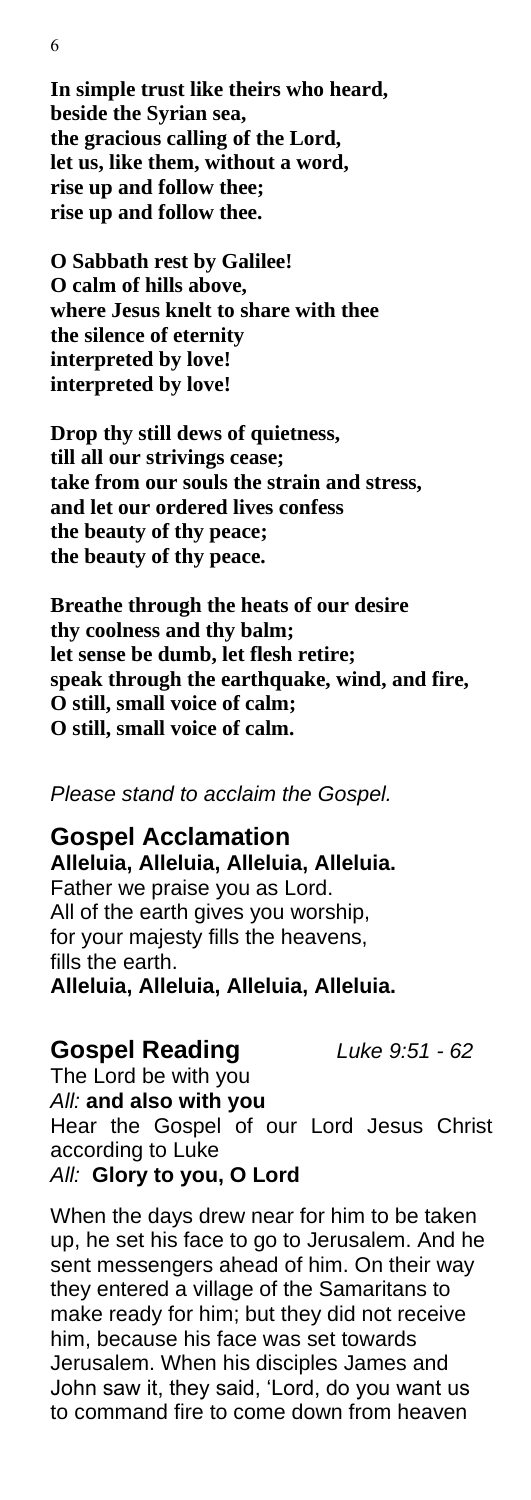and consume them?' But he turned and rebuked them. Then they went on to another village.

As they were going along the road, someone said to him, 'I will follow you wherever you go.' And Jesus said to him, 'Foxes have holes, and birds of the air have nests; but the Son of Man has nowhere to lay his head.' To another he said, 'Follow me.' But he said, 'Lord, first let me go and bury my father.' But Jesus said to him, 'Let the dead bury their own dead; but as for you, go and proclaim the kingdom of God.' Another said, 'I will follow you, Lord; but let me first say farewell to those at my home.' Jesus said to him, 'No one who puts a hand to the plough and looks back is fit for the kingdom of God.'

This is the Gospel of the Lord. *All:* **Thanks be to God**

*Please sit for* **The Sermon**

*Please stand to say together an* **Affirmation of Faith**

Let us declare our faith in the Living God.

**We believe in God the Father from whom every family, in heaven and on earth, is named.**

**We believe in God the Son who lives in our hearts through faith, and fills us with his love.**

**We believe in God the Holy Spirit who strengthens us with power from on high.**

**We believe in one God, Father, Son and Holy Spirit. Amen.**

*Please sit down for* **The Prayers of Intercession: We pray for the world God loves.**

*This response is used:* Lord in your mercy **Hear our prayer.**

*And at the end:*  Merciful Father,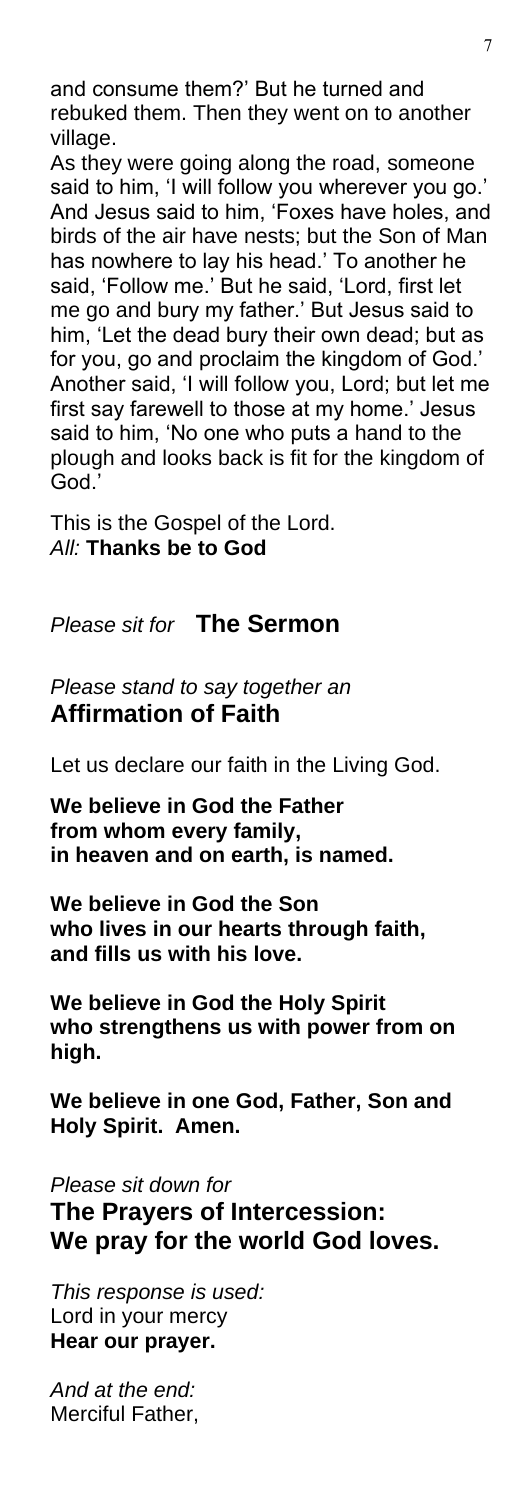**accept these prayers for the sake of your Son, our Saviour Jesus Christ. Amen.**

# *Please stand for ¶ The Liturgy of the Sacrament*

# **The Peace**

We are the body of Christ. In the one Spirit we were all baptised into the one body. Let us then pursue all that makes for peace and builds up our common life. The peace of the Lord be always with you. *All:* **and also with you.**

In a virtual way online, and in a physically distanced way in church, let us offer one another a sign of Christ's peace.

# **The Preparation of the Altar**

*The altar is prepared with bread and wine. There is no Collection taken.*

*As you leave the church a plate, and the contactless card payment machine are available for your offering, or please donate online*

## **THE OFFERTORY HYMN**

**God is working this purpose out, as year succeeds to year; God is working this purpose out, and the time is drawing near; nearer and nearer draws the time, the time that shall surely be: when the earth shall be filled with the glory of God as the waters cover the sea.**

**From utmost east to utmost west, where human feet have trod, by the mouth of many messengers goes forth the voice of God: "Give ear to me, ye continents, ye isles, give ear to me, that the earth may be filled with the glory of God as the waters cover the sea."**

**Let us go forth in the strength of God, with the banner of Christ unfurled, that the light of the glorious gospel of truth may shine throughout the world.**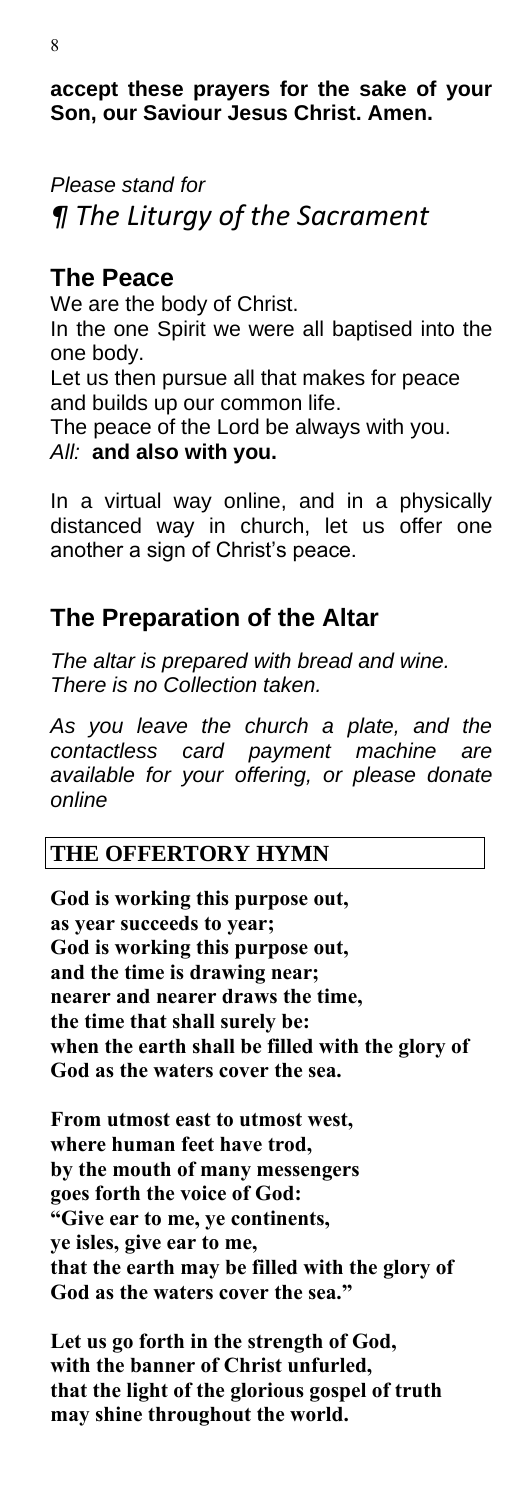**Let us all fight with sorrow and sin to set the captives free, that the earth may be filled with the glory of God as the waters cover the sea.**

**All we can do is nothing worth unless God blesses the deed. Vainly we hope for the harvest-tide till God gives life to the seed. Yet nearer and nearer draws the time, the time that shall surely be, when the earth shall be filled with the glory of God as the waters cover the sea.**

*The Presider praises God for the gifts we offer:* Blessed are you, Lord God of all creation: through your goodness we have this bread to set before you, which earth has given and human hands have made. It will become for us the bread of life.

*All:* **Blessed be God for ever.**

Blessed are you, Lord God of all creation: through your goodness we have this wine to set before you, fruit of the vine and work of human hands. It will become for us the cup of salvation. *All:* **Blessed be God for ever.**

#### **Eucharistic Prayer**

The Lord be with you **and also with you.** Lift up your hearts. **We lift them to the Lord.** Let us give thanks to the Lord our God. **It is right to give thanks and praise.**

Father, we give you thanks and praise through your beloved Son Jesus Christ, your living Word,

through whom you have created all things; who was sent by you in your great goodness to be our Saviour.

By the power of the Holy Spirit he took flesh; as your Son, born of the blessed Virgin,

he lived on earth and went about among us;

he opened wide his arms for us on the cross; he put an end to death by dying for us;

and revealed the resurrection by rising to new life;

so he fulfilled your will and won for you a holy people.

Therefore with angels and archangels,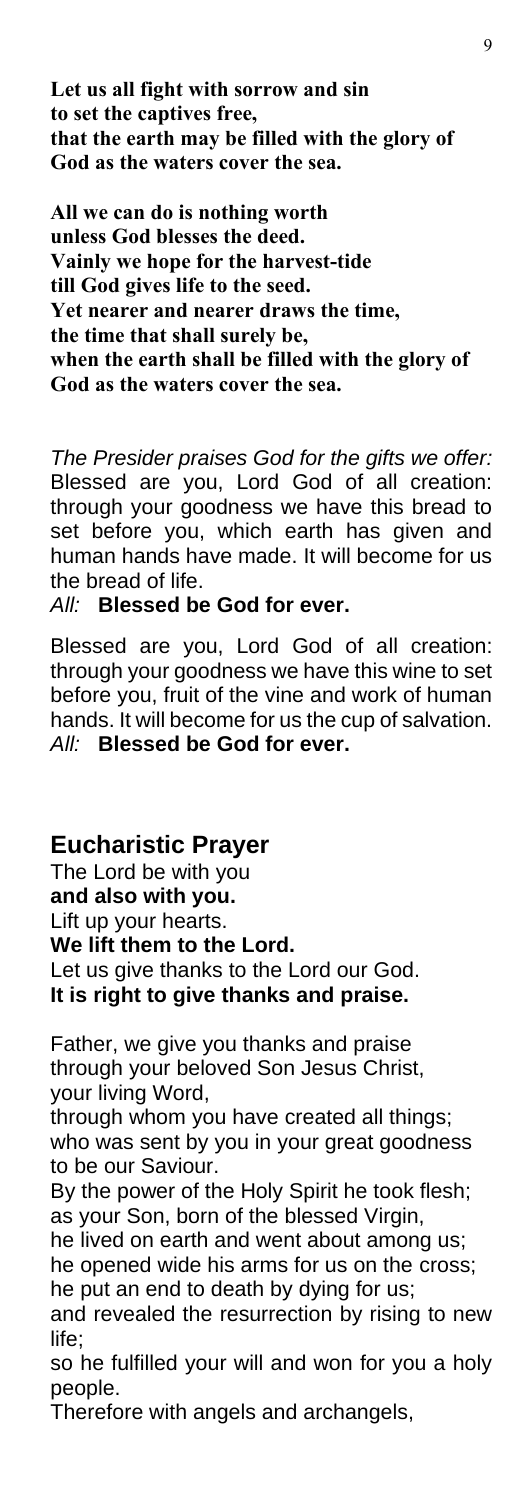and with all the company of heaven, we proclaim your great and glorious name,, forever praising you and singing:

*All sing:*  **Holy, holy, holy Lord, God of power and God of might, heaven and earth, heaven and earth are full of your glory, your power and might. Hosanna, hosanna, hosanna in the highest heavens. Hosanna, hosanna, hosanna in the highest heavens. Blessed, blessed is he who comes Blessed, blessed is he who comes Blessed is he, blessed is he who comes in the name of the Lord. Hosanna, hosanna, hosanna in the highest heavens. Hosanna, hosanna, hosanna in the highest heavens.**

#### *The Presider recalls the Last Supper:*

Lord God, you are the most holy one, enthroned in splendour and light, yet in the coming of your Son Jesus Christ you reveal the power of your love made perfect in our human weakness.

Embracing our humanity, Jesus showed us the way of salvation; loving us to the end, he gave himself to death for us; dying for his own, he set us free from the bonds of sin, that we might rise and reign with him in glory.

On the night he gave up himself for us all he took bread and gave you thanks; he broke it and gave it to his disciples, saying: Take, eat; this is my body which is given for you;

do this in remembrance of me.

In the same way, after supper he took the cup and gave you thanks; he gave it to them, saying: Drink this, all of you; this is my blood of the new covenant which is shed for you and for many for the forgiveness of sins.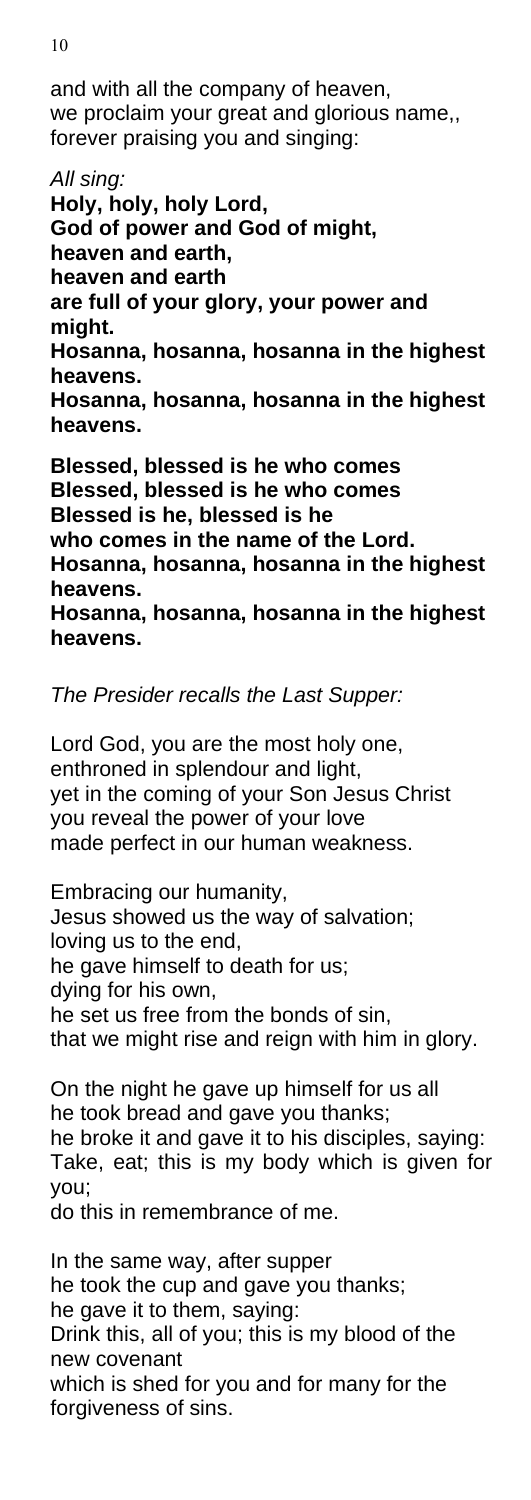Do this, as often as you drink it, in remembrance of me.

*The Deacon sings:* Let us proclaim the mystery of faith: *All sing:* **Christ has died Christ is risen Jesus Christ will come again.**

Therefore we proclaim the death that he suffered on the cross,

we celebrate his resurrection, his bursting from the tomb,

we rejoice that he reigns at your right hand on high

and we long for his coming in glory.

As we recall the one, perfect sacrifice of our redemption,

Father, by your Holy Spirit let these gifts of your creation

be to us the body and blood of our Lord Jesus Christ;

form us into the likeness of Christ

and make us a perfect offering in your sight.

Look with favour on your people and in your mercy hear the cry of our hearts. Bless the earth,

heal the sick,

let the oppressed go free

and fill your Church with power from on high.

Gather your people from the ends of the earth to feast with blessed Mary, St Elisabeth, St Agnes and all your saints at the table in your kingdom, where the new creation is brought to perfection in Jesus Christ our Lord;

*The Presider sings:*

Through him, with him and in him in the unity of the Holy Spirit, all honour and glory by yours, almighty Father, almighty Father, for ever and ever, for ever and ever. **Amen. Amen.**

*Please sit to pray. The Deacon leads us in prayer* Let us pray together with confidence in the words our Saviour taught us: **Our Father, who art in heaven, hallowed be thy name; thy kingdom come;**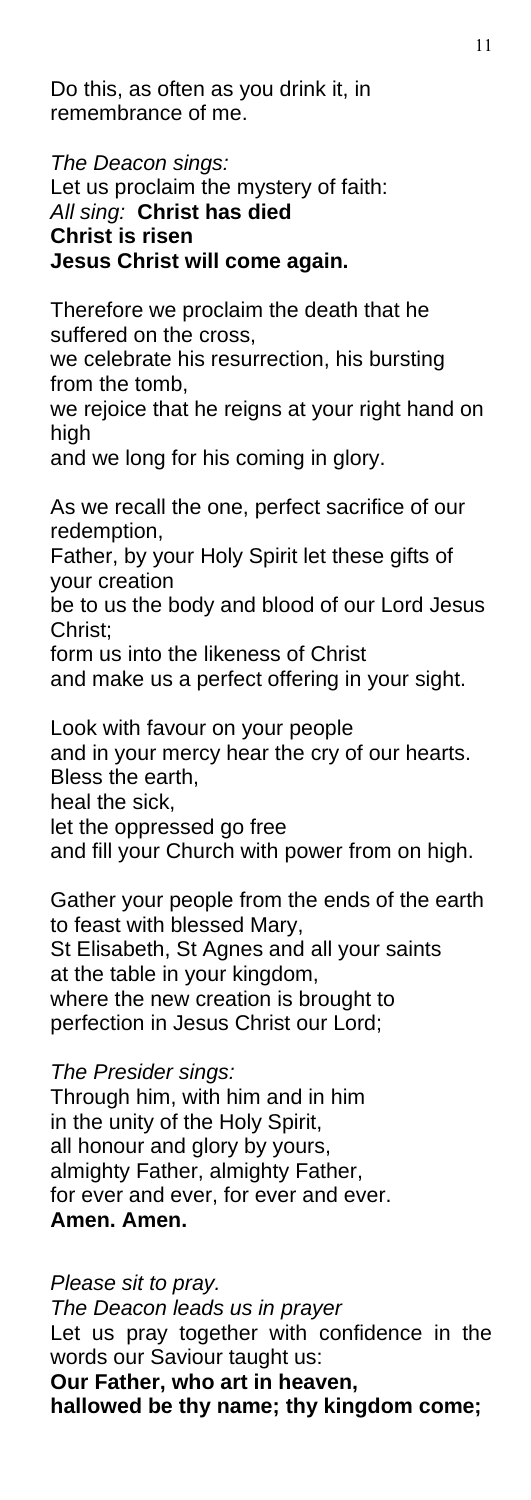**thy will be done; on earth as it is in heaven. Give us this day our daily bread. And forgive us our trespasses, as we forgive those who trespass against us. And lead us not into temptation; but deliver us from evil. For thine is the kingdom, the power and the glory, for ever and ever. Amen.**

# **Breaking of the Bread**

We break this bread to share in the body of Christ. **Though we are many, we are one body, because we all share in one bread.**

#### *All sing:*

**Jesus, Lamb of God, have mercy on us. Jesus, bearer of our sins, have mercy on us. Jesus, redeemer of the world; grant us your peace.**

# **Giving of Holy Communion**

*The Presider says*

Jesus is the Lamb of God who takes away the sin of the world. Blessed are those who are called to his supper.

**Lord, I am not worthy to receive you, but only say the word and I shall be healed.**

God's holy gifts for God's holy people. All are invited to God's table.

*The ministers and servers receive Communion.*

*Everyone makes their way to the altar, led by the Wardens, to receive Holy Communion or a blessing*

*Gluten-free wafers are available – please ask*

# **COMMUNION HYMNS**

*The choir will sing an anthem: 'The Lord bless you and keep you,' by John Rutter*

**Brother, sister, let me serve you; let me be as Christ to you; pray that I may have the grace to let you be my servant too.**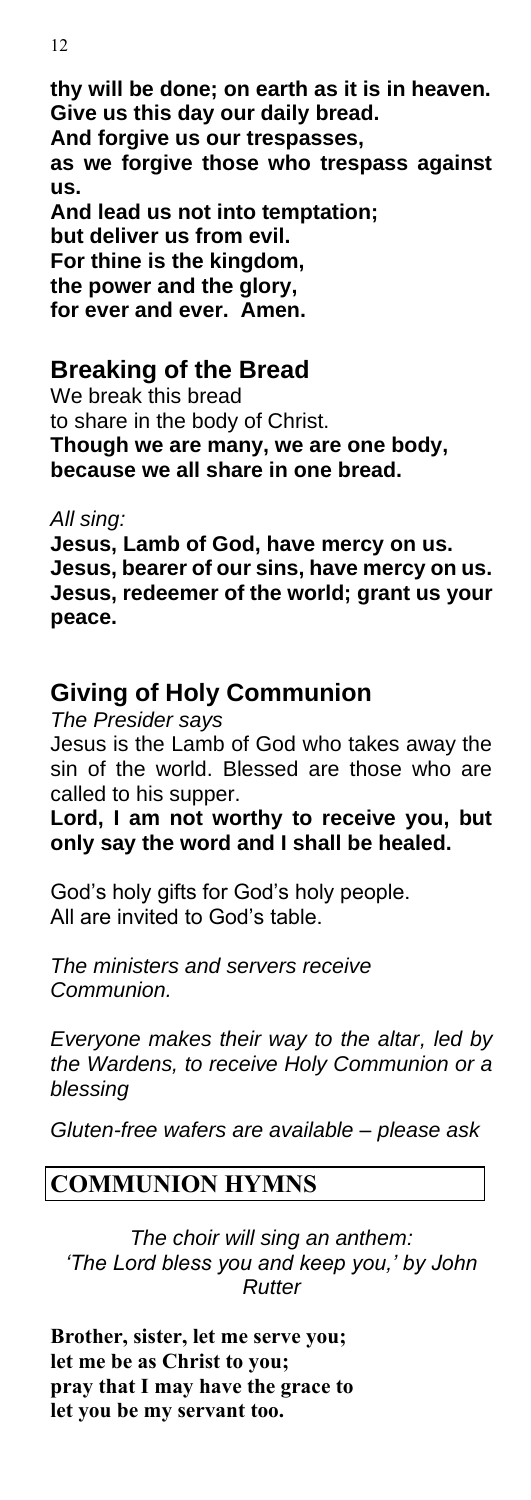**We are pilgrims on a journey, and companions on the road; we are here to help each other walk the mile and bear the load.**

**I will hold the Christ light for you in the night time of your fear; I will hold my hand out to you, speak the peace you long to hear.**

**I will weep when y ou are weeping; when you laugh I'll laugh with you; I will share your joy and sorrow, till we've seen this journey through.**

**When we sing to God in heaven, we shall find such harmony, born of all we've known together of Christ's love and agony.**

*When all have received Holy Communion, a time of silence is kept.* 

*Then, with the Presider all say*  **The Post Communion Prayer Loving Father, we thank you for feeding us at the supper of your Son: sustain us with your Spirit, that we may serve you here on earth until our joy is complete in heaven, and we share in the eternal banquet with Jesus Christ our Lord, Amen.**

*Please remain seated for*  **THE ANNOUNCEMENTS.**

#### **THE FINAL HYMN**

**All people that on earth do dwell, sing to the Lord with cheerful voice: him serve with mirth, his praise forth tell, come ye before him and rejoice.**

**The Lord, ye know, is God indeed; without our aid he did us make: we are his folk, he doth us feed, and for his sheep he doth us take.**

**O enter then his gates with praise, approach with joy his courts unto; praise, laud, and bless his Name always, for it is seemly so to do.**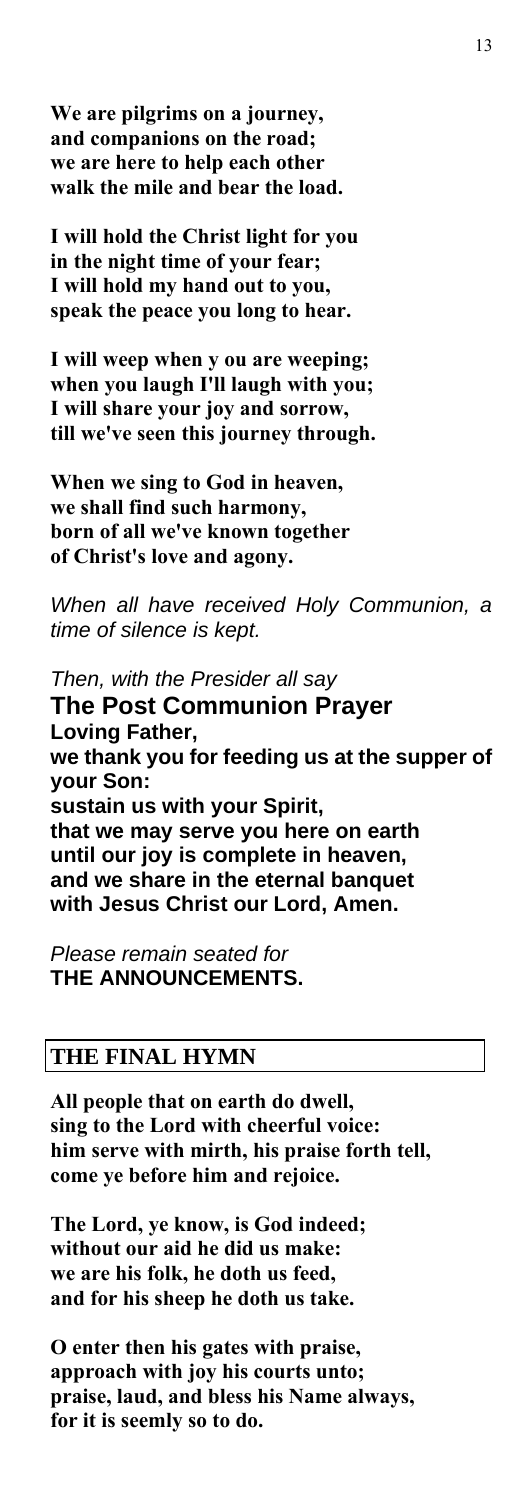**For why? the Lord our God is good, his mercy is for ever sure; his truth at all times firmly stood, and shall from age to age endure.**

**To Father, Son, and Holy Ghost, the God whom heaven and earth adore, from earth and from the angel host be praise and glory evermore.**

# *¶ The Dismissal*

**The Blessing**

The Peace of God which passes all understanding keep your hearts and minds in the knowledge and love of God, and of his Son Jesus Christ; and the blessing of God almighty, the Father, the Son and the Holy Spirit be amongst you and remain with you always. Amen.

*The Deacon commands us:* Go in peace, to love and serve the Lord. *All:* **In the name of Christ. Amen.**

*The ministers leave as Richard plays*

#### *PLEASE REMEMBER THIS WEEK THE SICK, THE DEPARTED, AND THOSE WHO HAVE ASKED FOR OUR PRAYERS.*

*IN HOSPITAL*

*AT HOME* Mark Richardson, Jo Counsell, Steve (Marion's friend), Wendy Swire, Mavis Cheshire, Barry Shailer, Jeff Williams, Dorothy Jessop, Frank Stanton, Shelia Rothwell, Rebecca Hughes, Claire Niebel, Janice Neary, Lizzie Spear, Ann Gemmell Colin Thompson, Sandi Spurgeon, Bill Slater, Edith Cowell, Vikki Rhodes, Darren Handley

#### *PLEASE PRAY FOR THE SOULS OF ALL THE RECENTLY DEPARTED.*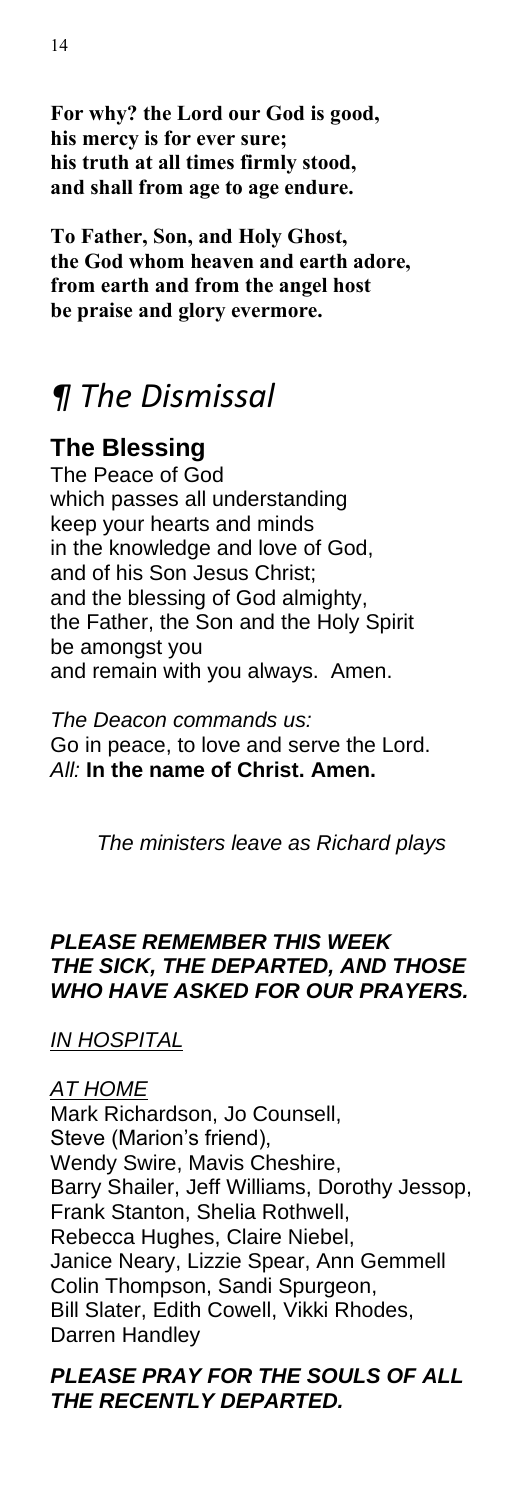*AND REMEMBER THOSE WHOSE ANNIVERSARY FALLS THIS WEEK.* Edna Winsby Pulford, Alan Killoran, Dorothy Moss, George Gould, Cynthia Dulson, Gertrude Brown, Phyllis Yeowell, Dorothy Butterworth, Vera Morton

YOU CAN JOIN US FOR MORNING PRAYER ON OUR FACEBOOK PAGE AT 8.45am MON – FRI.

# **DATES FOR YOUR DIARY**

**Monday 27th June 7.30-8.45pm** YOGA LESSONS in Church. Following strict Covid-safe guidelines. All ages and abilities welcome £5 payable on the door.

# **Tuesday 28th June 9.30am**

**WEEKDAY EUCHARIST** FOLLOWED BY **10.15am A PLACE OF WELCOME** (a socially distanced drink and a piece of toast)

## **Thursday 30th June 10.00-11.00am**

S.M.I.L.E - seated exercise class for older people. Please feel welcome to join. £3. Followed by Tea and Coffee

**CHOIR PRACTICE** 6.00pm – 7.30pm

**Friday 1st July 4.30pm WEDDING RENEWAL OF VOWS**

# **Sunday 3rd July 3.30pm – 5.00pm**

**MESSY CHURCH –** Listen and respond to a story in a messy, way! Plus, songs, prayers, and a messy meal.

## **ST ELISABETH'S LOTTERY WINNERS**

**21st June Week 25** £100 215 E Revill £50 218 M Redgate £20 226 H Dean £15 175 B Turner 6 x £10 298 P Carrington 166 C Rhodes 300 J Stockton